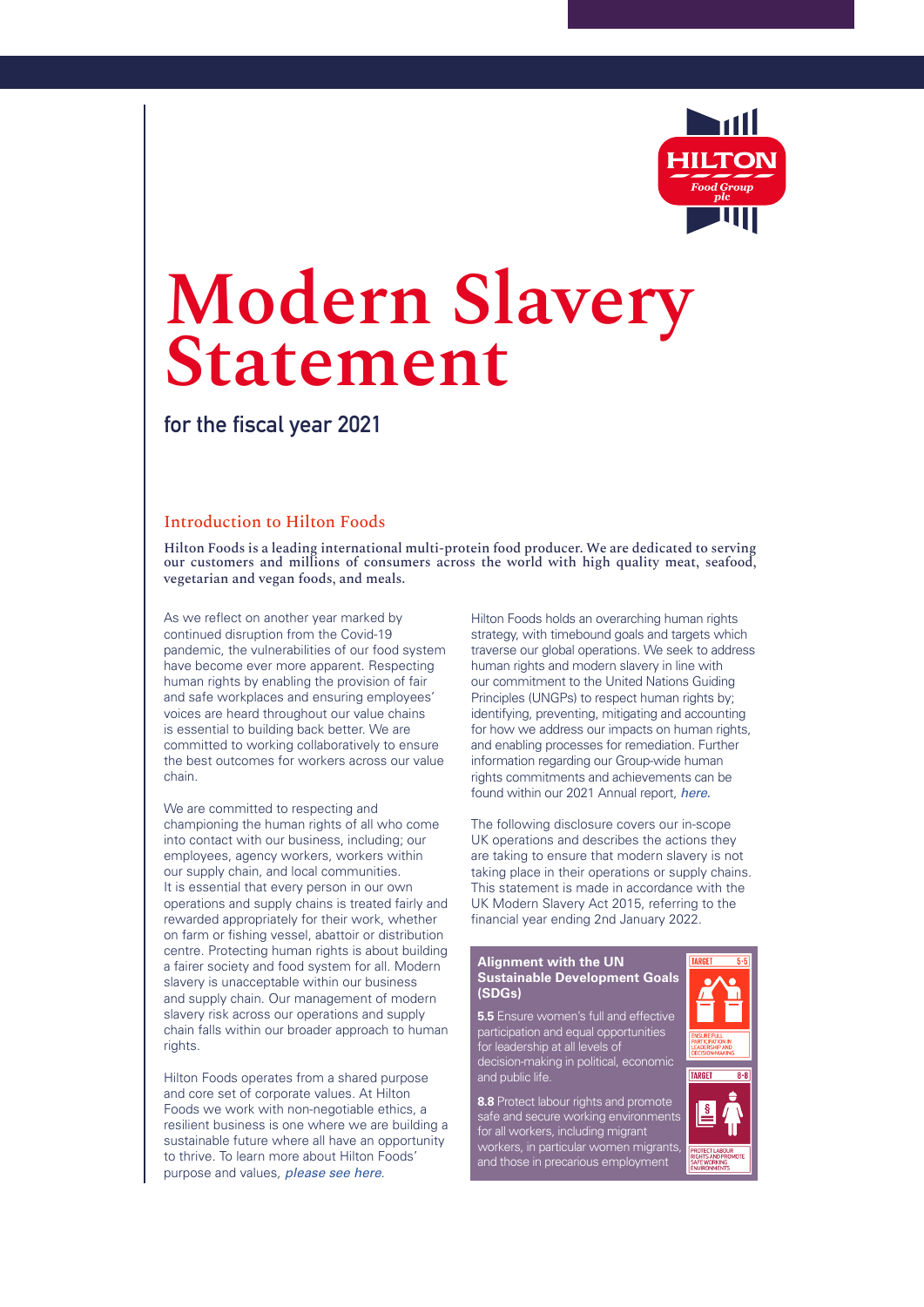## Our Organisational Structure

This statement is made on behalf of the following in-scope Hilton Food Group businesses:





trading as Hilton Seafood UK Grimbsy, UK



Hilton Foods Solutions Limited Huntingdon, UK

fairfaxmeadow

Fairfax Meadow Europe Limited\* Derby, Enfield, Milton Keynes and Eastleigh UK



SV Cuisine Limited Huntingdon, UK

*\*Fairfax Meadow Europe Limited was acquired by Hilton Foods in October 2021.* 

# Our Employees

Our people are at the heart of our success and their health, safety and wellbeing is our first priority. We are an inclusive organisation built on respect, with equal opportunities for skills and career development. The fundamental principle on which Hilton Foods operates on with regards to our people is that we are a fair, safe and inclusive employer, who engages and empowers our people.

We work together to keep our business resilient for the future, bringing the diversity, creativity and entrepreneurial skills of our people to the fore. Our people are at the core of how we do business and they bring our culture to life within our factories, offices and communities. We are working towards an ambitious future, one we want to build together with all our employees. Creating spaces where our employees can speak freely about contributing to that future and how to participate in it is vital. We work to create an enabling environment which allows for all workers on our sites to speak up about the issues that matter to them.

We know that where trust is built, our employees are most able to 'spot the signs' of modern slavery, recognise poor behaviour, and allow us to take robust action. Knowing that our colleagues understand their human rights, and are empowered to speak up about their experiences is key to our prevention strategy.



## Our Supply Chain

Raw materials are sourced, in conjunction with our retail partners, from a combination of local sources and a wide international base of proven suppliers. It is then processed, packed and delivered to the retailers' distribution centres or stores. Our own operations are highly automated and use advanced robotics for the storage of raw materials and finished products.

We partner with suppliers that share our commitment to quality, food safety, animal welfare and sustainability. We are committed to ensuring the integrity and traceability of the raw materials we use in our products, which includes meat, seafood, ingredients and packaging. We have developed our own supplier standards for each raw material group

which clearly state the standards we expect our suppliers to operate to.

We recognise our responsibility to workers throughout our value chain, and seek to work collaboratively with our suppliers to assess and address the risks of modern slavery.

Hilton Foods works with Foods Connected, an end-toend software solution for data capture with regards to our supply chains, food safety and quality standards, and corporate social responsibility. Through Foods Connected, we are able to engage directly with our suppliers to store data throughout our value chain. Relevant policies and procedures are communicated to suppliers through Foods **Connected**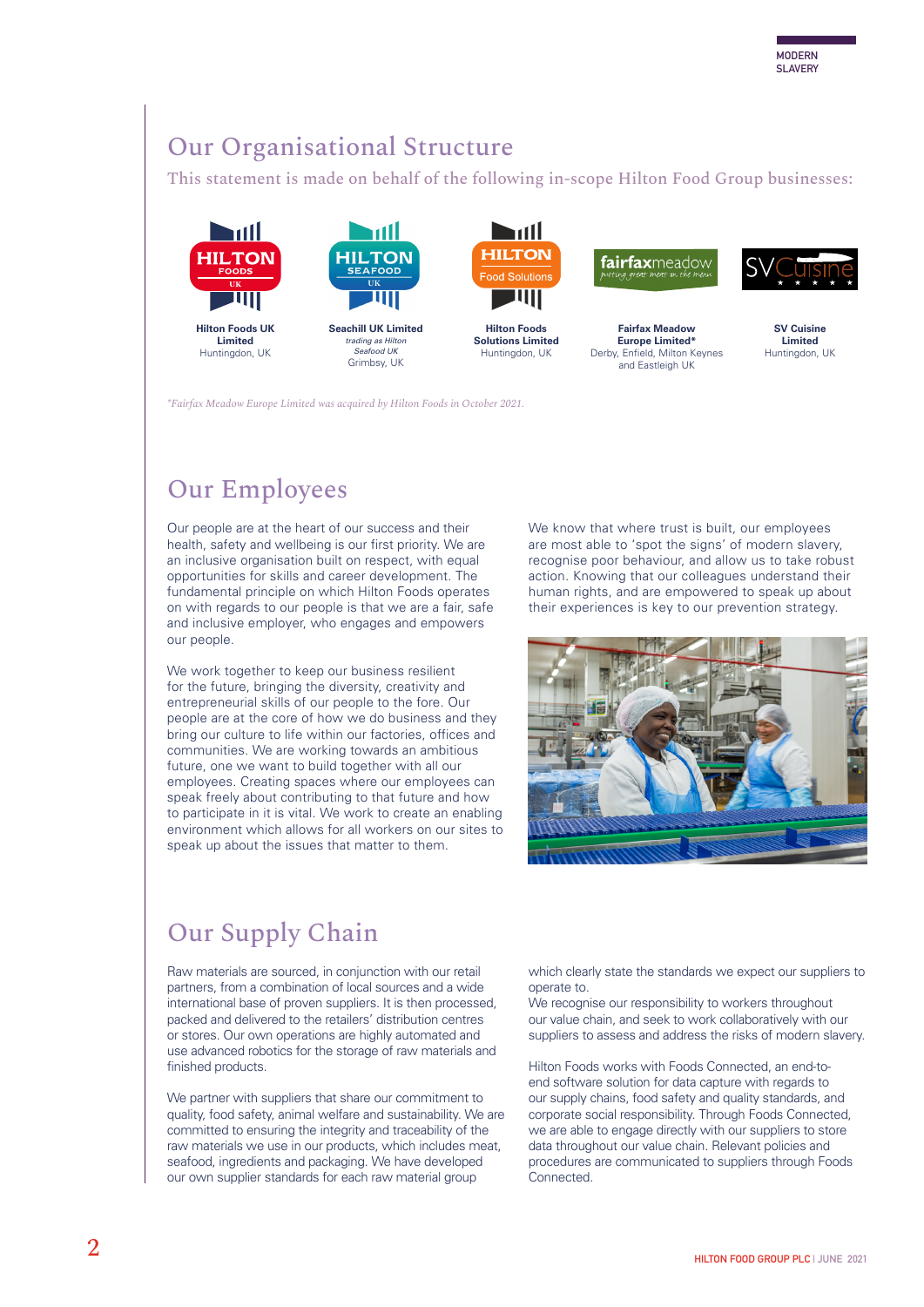## Policy Framework

At Hilton Foods, our policy framework is based upon the following foundational declarations, standards and codes:

- The International Labour Organization (ILO) Declaration on Fundamental Principles and Rights at Work.
- The UN Guiding Principles on Business and Human Rights.
- The UN Global Compact.
- **The Base Code of the Ethical** Trading Initiative (ETI).

The following polices underpin our commitment to respecting human rights and tackling modern slavery:

Human Rights Policy [\(here\)](https://www.hiltonfoodgroupplc.com/media/2048/gpol015-human-rights-policy-v1-03082021.pdf)

Supply Chain Social Responsibility Policy [\(here\)](https://www.hiltonfoodgroupplc.com/media/2049/gpol016-supply-chain-social-responsibility-policy-v1-03082021.pdf)

Other policies across our business which address the multifaceted elements of modern slavery are:

Anti-Bribery and Corruption Policy

Operational-level Grievance Policies and Mechanisms

Whistleblowing Policy

Group Health and Safety Framework



### Governance

At Hilton Foods we have embedded sustainability throughout our governance structure and decision-making processes, so that we remain accountable and ensure we apply our influence for benefit of both people and planet.

The governance of human rights and modern slavery within the in-scope UK Hilton Foods subsidiaries is managed within the overarching governance structure provided by the Board of Hilton Food Group plc. The Board is focused on the ongoing success, overseeing and engaging with both the Sustainability Committee and Executive Leadership Team on the direction and values of the Group, including the integration of corporate social responsibility objectives.

The Board is updated on sustainability objectives and strategy progress every six months. The Sustainability Committee, chaired by Non-Executive Director Rebecca Shelley, approves formal reporting on corporate sustainability and provides integral support to the Senior Management Team, while evaluating both opportunities and risks alongside the Audit and Risk Committee.

The Executive Leadership Team are updated monthly alongside the CEO on customer and corporate social responsibility targets and objectives. Under our 'People' pillar of the Sustainable Protein Plan, this includes our progress on imbedding respect for human rights and the prevention of modern slavery.

The CSR team (led by the Chief Quality and Sustainability Officer and the CSR Director) coordinate our supply chain engagement and global reporting. Hilton Foods has a dedicated Ethical CSR Manager who manages the overall human rights and modern slavery strategy implementation, and provides support to both People and Culture and Technical teams in their respective OpCos.

Respecting human rights and preventing modern slavery concerns both our own operations and our supply chain, accordingly responsibility sits across two members of our Executive Leadership Team. Our Chief People Officer is responsible for human rights and modern slavery across our own operations, and our Chief Quality and Sustainability Officer is responsible across our supply chain.

Hilton Foods takes any breaches of our policies or values extremely seriously. In 2021, we revised our Group-level Whistleblowing Policy, which is available on our website. This policy ensures the confidentiality of any employee using this line and our commitment to non-retaliation in relation to their concern. Our revised policy now offers employees the option to whistle blow anonymously to a qualified, independent and impartial third party, should they require it.

In addition, we have developed a new Supplier Social Code of Conduct, which sets out the behaviours and standards we expect from our suppliers. We have consulted a number of internal stakeholders in the development. This Code of Conduct will launch in 2022.

In 2021, Hilton Foods operated under the corporate social responsibility strategy 'Quality Naturally', for further information please refer to our 2020 Annual Report here. During 2021, we consulted across our business to develop a new 2025 Sustainable Protein Plan with robust targets, built around improved transparency and action re-focused to three pillars: People, Planet and Product. We are aligning our business to deliver long-term benefits to both people and planet, using our scale and reach to drive transformative change. Our 2025 Sustainable Protein Plan was publicly released in our 2021 Annual report [here](https://www.hiltonfoodgroupplc.com/media/2081/2022-annual-report.pdf).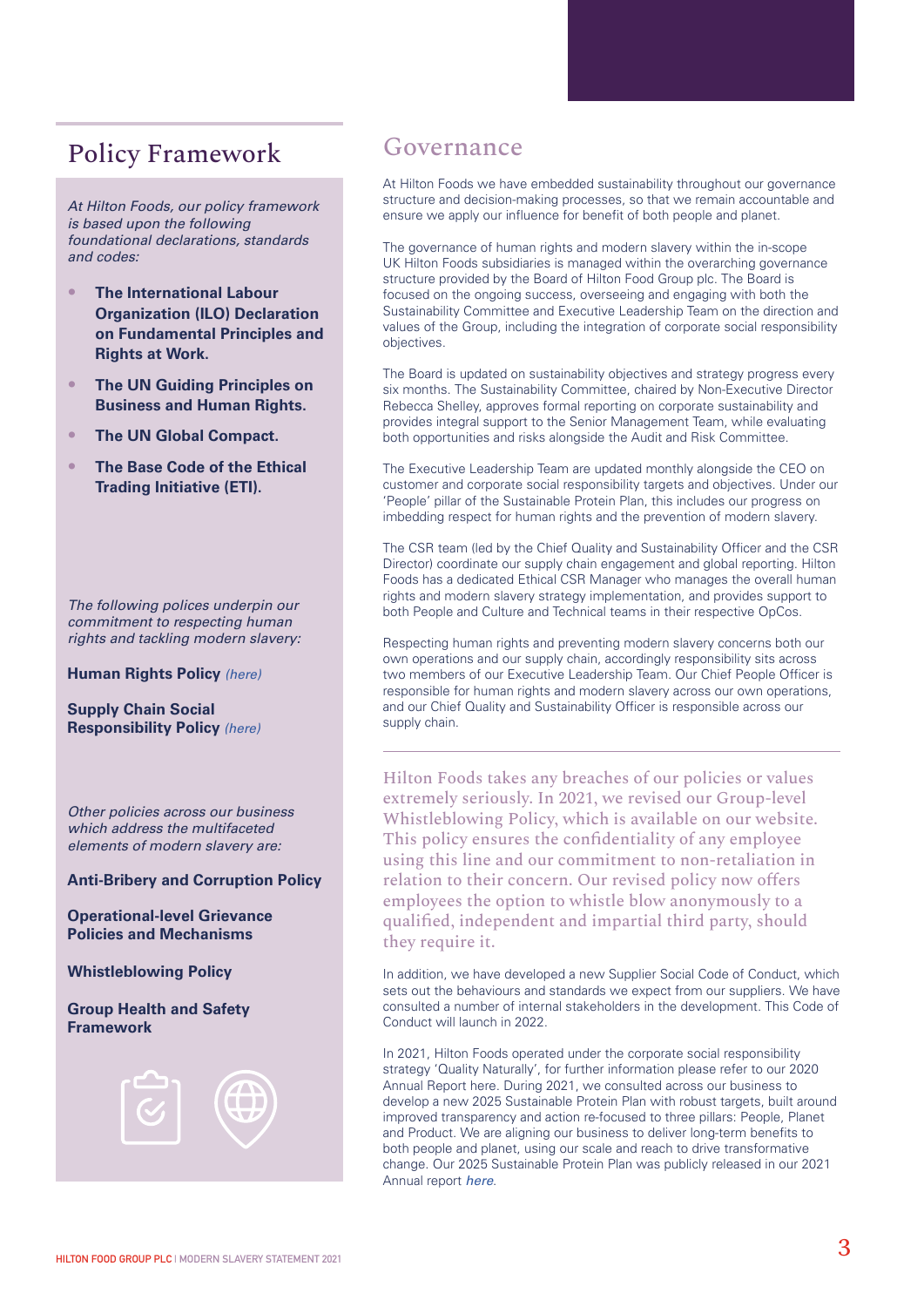## Risk Assessment and Due Diligence processes

Hilton Foods follows a robust human rights due diligence process, developed in line with our commitments to the UN Guiding Principles on Business and Human Rights (UNGPs). In 2021, we made a renewed commitment to the implementation of UNGPs through the publication of our first Group-wide Human Rights and Supply Chain Social Responsibility Policies. This sets out our commitments to all workers engaged across our own operations and value chain. This includes all agency, temporary or migrant workers.

We work to identify potential human rights and modern slavery risk within our own operations and supply chains primarily through utilisation of the Sedex RADAR risk assessment tool. All of our risk assessment work utilises publicly available sources of risk data, which are robust in nature e.g. UN agencies such as the UNDP and the ILO, the World Bank, the US Department of State, specialist research agencies and commercial risk data providers. We also consider the nature of the work or activity being undertaken, i.e. labour intensity, workforce skill level etc. and reporting on any known human rights risks from NGOs or media. In the past 12 months this has had a particular focus on changing labour dynamics post COVID and Brexit in the UK.

In 2021, we created a new Supplier Ethical Approval & Risk Assessment process which is housed on our supplier management system, Foods Connected. We piloted this system in 2021, and it will launch across our business in 2022.

We gather intelligence from a variety of sources both to inform our risk assessment and understand emerging and current risks affecting our own employees and those within our supply chains. Our participation in the Food Network for Ethical Trade plays a pivotal role in our understanding of modern slavery risks and best practice for the prevention and mitigation of human rights risk.

Where areas of high risk are identified, we work with our suppliers to gather further information and act where required. This can include; SMETA audits, supplier visits, and human rights impact assessments. Supplier engagement is key to improving working conditions and identifying modern slavery risks. Hilton Foods recognises the role of multi-stakeholder collaboration to effect change within complex supply chains, where influence can be more effectively leveraged through collective voices.



We are a founding member of the Seafood Ethics Action Alliance (SEAA), a pre-competitive collaboration platform that works to ensure human rights in wild-capture fish supply chains are respected. We sit on the steering group of the SEAA, and have participated in the development of a new desk-based risk assessment tool in 2021, with the purpose of enabling businesses to identify potential human rights risks in their wild-capture seafood supply chains. In 2021, this work covered 297 fisheries supplying the UK market.

We have continued to support the outcomes of the independent Human Rights Impact Assessment, in collaboration with one of our customers and local supply chain partners in our Vietnamese prawn supply chain. We are committed to understanding the impacts of our business activities on rightsholders, and working to address and enhance livelihoods.

Hilton Foods part-funds a three-year PhD at Heriot-Watt University, which aims to map the social responsibility tools available to the fishing industry. The purpose of this project is to provide academic rigour to the various tools utilised by the fishing industry to understand human rights, and thus to enhance and improve their use. In 2022, this work will focus on three case studies; Maldivian tuna, Scottish nephrops and the Peruvian anchoveta industrial fishery.

Within our own operations, we look to identify actual and potential risks of modern slavery and to ensure remediation where any cases are identified. At the time of writing this statement we have recorded zero cases within our business. To ensure the wellbeing of our people we have robust recruitment processes and train our managers and supervisors to look for signs of modern slavery and forced labour. We provide a safe means, and actively encourage our people to report any issues with their recruitment, transport or accommodation providers.

All of our people have access to our trained People & Culture personnel for support, and we share details of where to get help and advice, anonymously if preferred. All of our employees including temporary and agency staff can, and are, encouraged to utilise our grievance and whistleblowing mechanisms.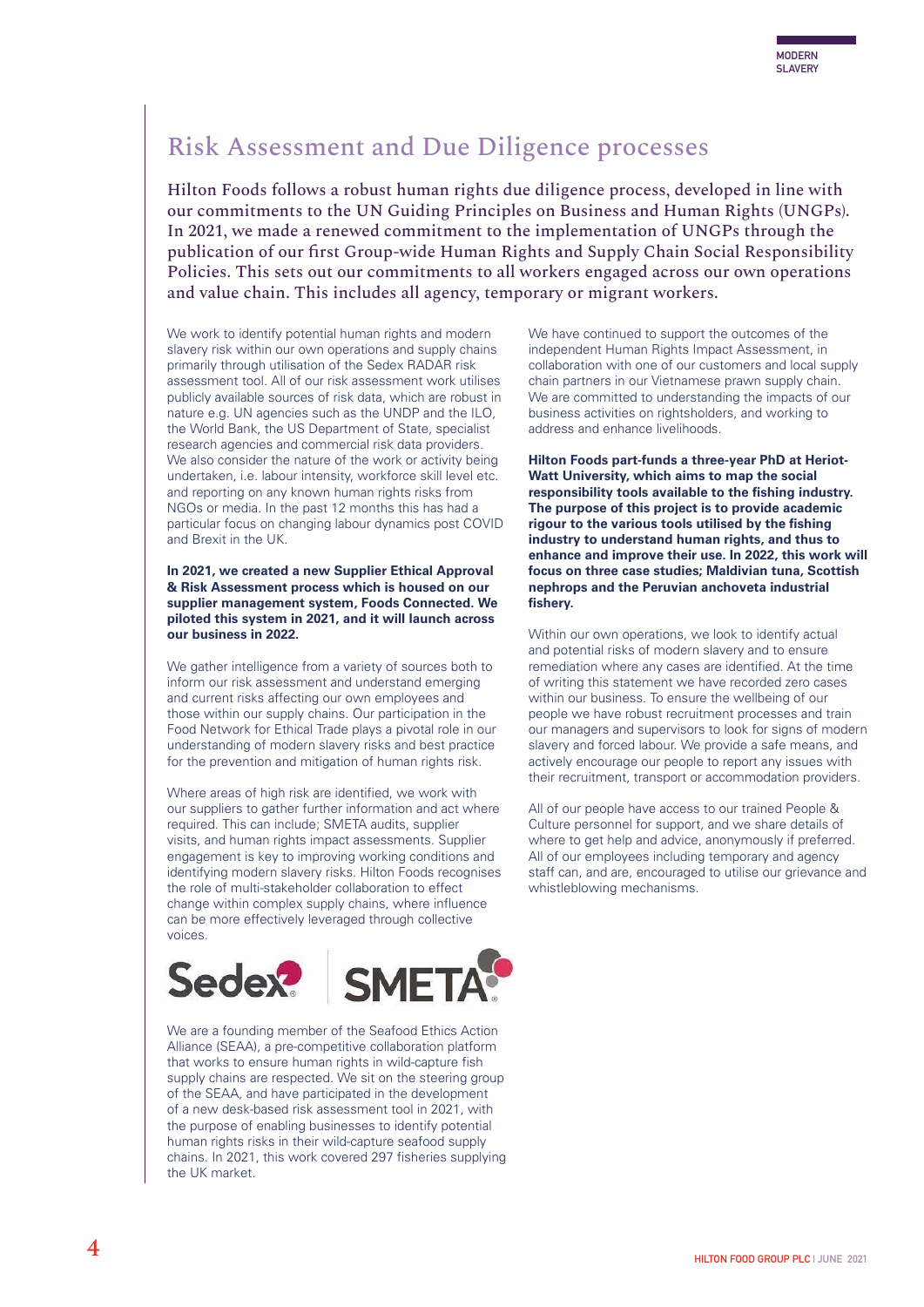In 2021, we conducted a worker-led review of our grievance mechanism at our Huntingdon site. The project focussed on implementing an operationallevel grievance mechanism aligned with the UNGPs key effectiveness criteria. The UNGPs define effective grievance mechanisms as 'legitimate, accessible, predictable, equitable, transparent, rights-compatible, a source of continuous learning, and (in the case of operational-level mechanisms) based on dialogue and engagement.' As a result of this a new 'Speak Up Policy' has been released across both Hilton Foods UK and SV Cuisine, built in collaboration with employees at Huntingdon.



Formal

The policy encourages employees to raise concerns from; ideas and innovations, to interpersonal issues, through to formal grievance.

## Training and Capacity Building

We continue to put awareness raising and training at the core of our human rights and modern slavery strategy. We want our employees, supervisors, and managers to be confident about the actions they need to take should they suspect a case of modern slavery.

We continue to roll out Modern Slavery training to all our employees and we have made awareness training part of employee induction. Senior managers and supervisors receive detailed training including instruction on what to do if they suspect modern slavery is taking place at their site.

In 2021, we extended our in-house modern slavery and human rights standards training to our Group auditors. We see the value in empowering those working with our suppliers most frequently with the tools to speak up when they see something amiss.



tackling modern slavery in supply chains

We have continued to utilise training from both Responsible Recruitment Toolkit and Stronger Together to deliver bestpractice training to our People and Culture colleagues.